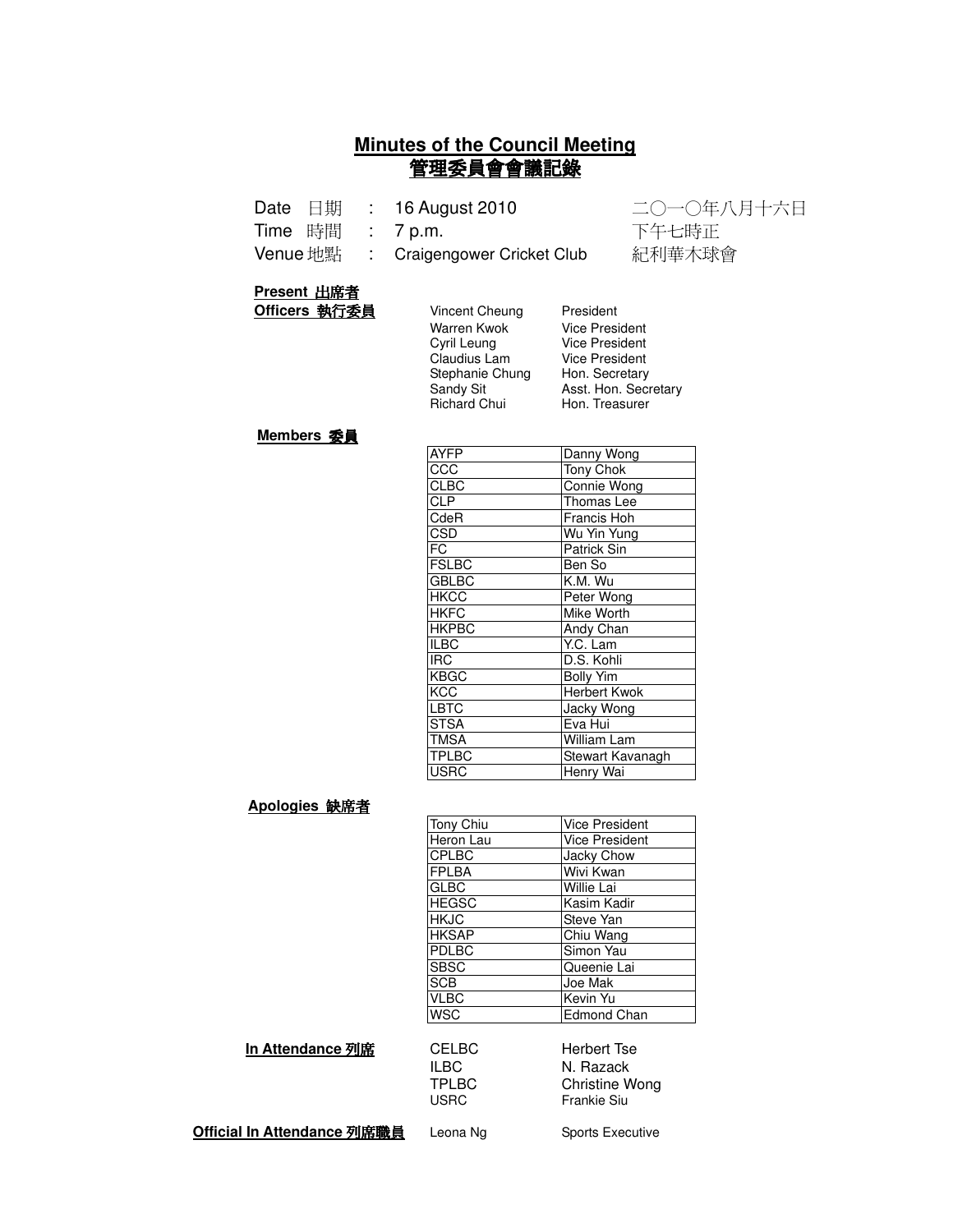## **1. CONFIRMATION OF PREVIOUS MINUTES**

The minutes of the previous meeting were confirmed.

#### **2. MATTERS ARISING**

Nil.

#### **3. CORRESPONDENCE**

The Hon. Secretary read out the main correspondence received since the last meeting.

- 3.1 9.7.10 received an email from GBLBC seeking HKLBA permission to hold the CdeR GB Open 2010 in Oct. 2010.
- 3.2 12.7.10 received an application letter from Customs & Excise Lawn Bowls Club (CELBC) to join HKLBA as an affiliated club.

# **4. TREASURER'S REPORT**

4.1 A draft audit report of Association for the year ended 31 March 2010 was tabled for approval. It was suggested by HKFC Convenor and agreed by the Hon. Treasurer to allow more time for Councillors to study the report. (Post meeting note : Convenors were requested to submit any comments in writing to HKLBA office by 25 August.)

## **5. NATIONAL LEAGUE**

- 5.1 FSLBC withdrew the complaint against GBLBC.
- 5.2 To avoid any unnecessary misunderstandings, LCSD fixed the set up of greens:
	- Tuen Mun Wu Shan Bowling Green will always set up as 6 rinks.
	- Island East Sports Centre in Sai Wan Ho will set up rink 1 and 2 at the green near the entrance. Rink 3 will be set up in the inside green.

## **6 NATIONAL COMPETITIONS**

6.1 Report tabled.

## **7. DEVELOPMENT**

7.1 Under 25 Competition was open for entry. The event would be held at Tai Po in Oct. & Nov.

## **8. TECHNICAL**

- 8.1 Coach re-examination would be held on 21 August at HKFC.
- 8.2 One coach missed a training session. Warning has issued and penalty applied.
- 8.3 One umpire missed from duty. Warning has issued and penalty applied.
- 8.4 Received an enquiry from Apple Daily regarding the safety at Island East bowling green. VP liaised with LCSD before reply to Apple Daily. LCSD would improve the safety measures at the venue.

## **9. INTERNATIONAL COMPETITIONS**

- 9.1 HK team trials for MAP Challenge Cup and HK Classic were conducted and selection report was tabled for sanctioning. There was no objection from the floor.
- 9.2 Hong Kong International Bowls Classic 2010 (4-12 Dec. 2010, HK)